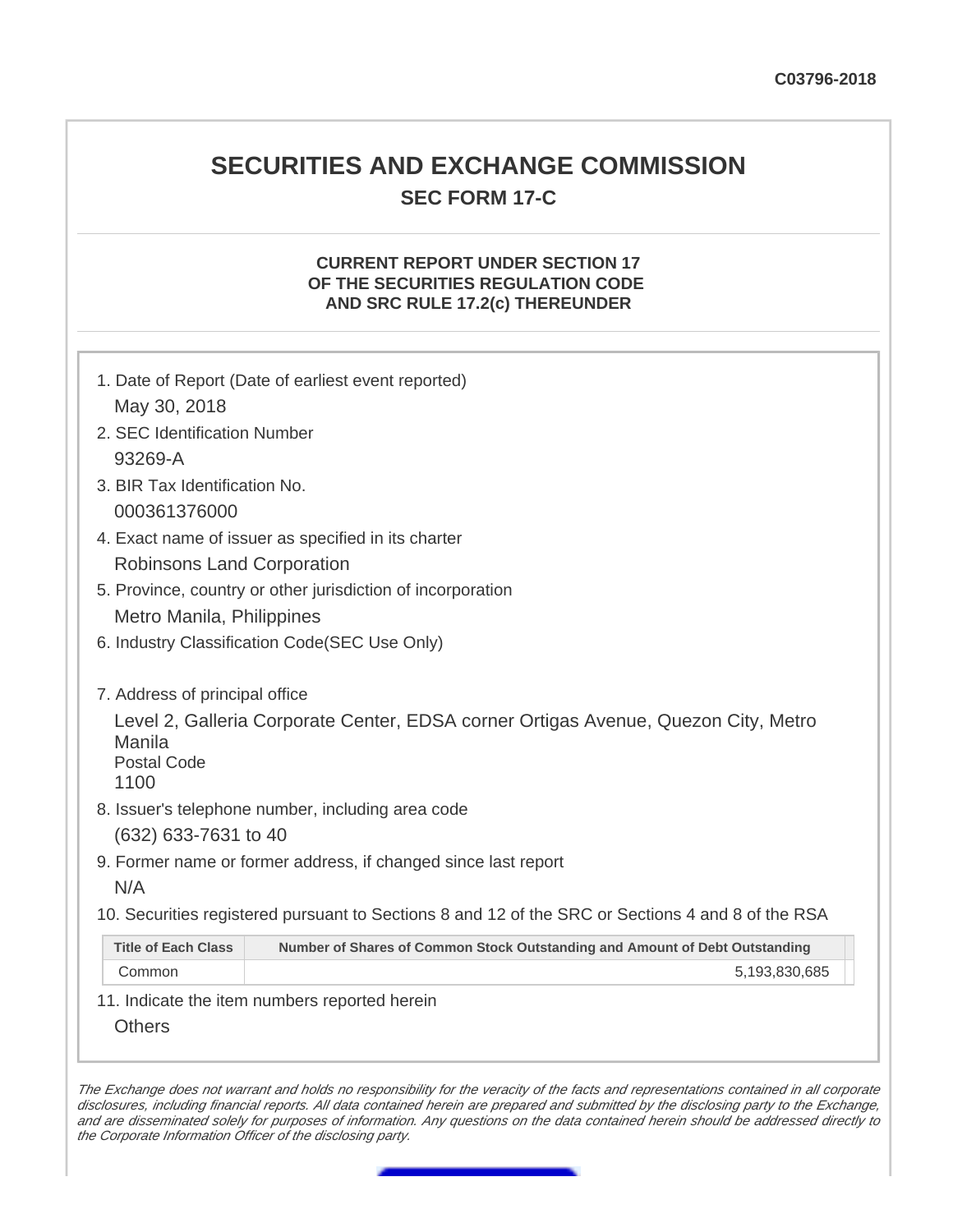

## **PSE Disclosure Form 4-24 - Results of Annual or Special Stockholders' Meeting References: SRC Rule 17 (SEC Form 17-C) and Section 4.4 of the Revised Disclosure Rules**

**Subject of the Disclosure**

Results of Annual Stockholders' Meeting

**Background/Description of the Disclosure**

Results of Annual Stockholders' Meeting of RLC held on May 30, 2018

**List of elected directors for the ensuing year with their corresponding shareholdings in the Issuer**

| Name of Person            | <b>Shareholdings in the Listed Company</b> |                 |                                     |
|---------------------------|--------------------------------------------|-----------------|-------------------------------------|
|                           | <b>Direct</b>                              | <b>Indirect</b> | <b>Nature of Indirect Ownership</b> |
| John L. Gokongwei         | 11,941,866                                 |                 | $0 \mid N/A$                        |
| James L. Go               | 2,139,011                                  |                 | $0$ N/A                             |
| Lance Y. Gokongwei        | 805,001                                    |                 | $0 \mid N/A$                        |
| Frederick D. Go           | 986,027                                    |                 | $0 \mid N/A$                        |
| Robina Y. Gokongwei-Pe    | 685,094                                    |                 | $0 \mid N/A$                        |
| Patrick Henry C. Go       | 10,000                                     |                 | $0 \mid N/A$                        |
| Johnson Robert G. Go, Jr. | 1                                          |                 | $0$ N/A                             |
| Artemio V. Panganiban     | 31,718                                     |                 | $0$ N/A                             |
| Roberto F. De Ocampo      |                                            |                 | $0 \mid N/A$                        |
| Emmanuel C. Rojas, Jr.    | 901                                        |                 | $0$ N/A                             |
| Omar Byron T. Mier        |                                            |                 | $0$ N/A                             |

**External auditor** Sycip Gorres Velayo & Co.

**List of other material resolutions, transactions and corporate actions approved by the stockholders**